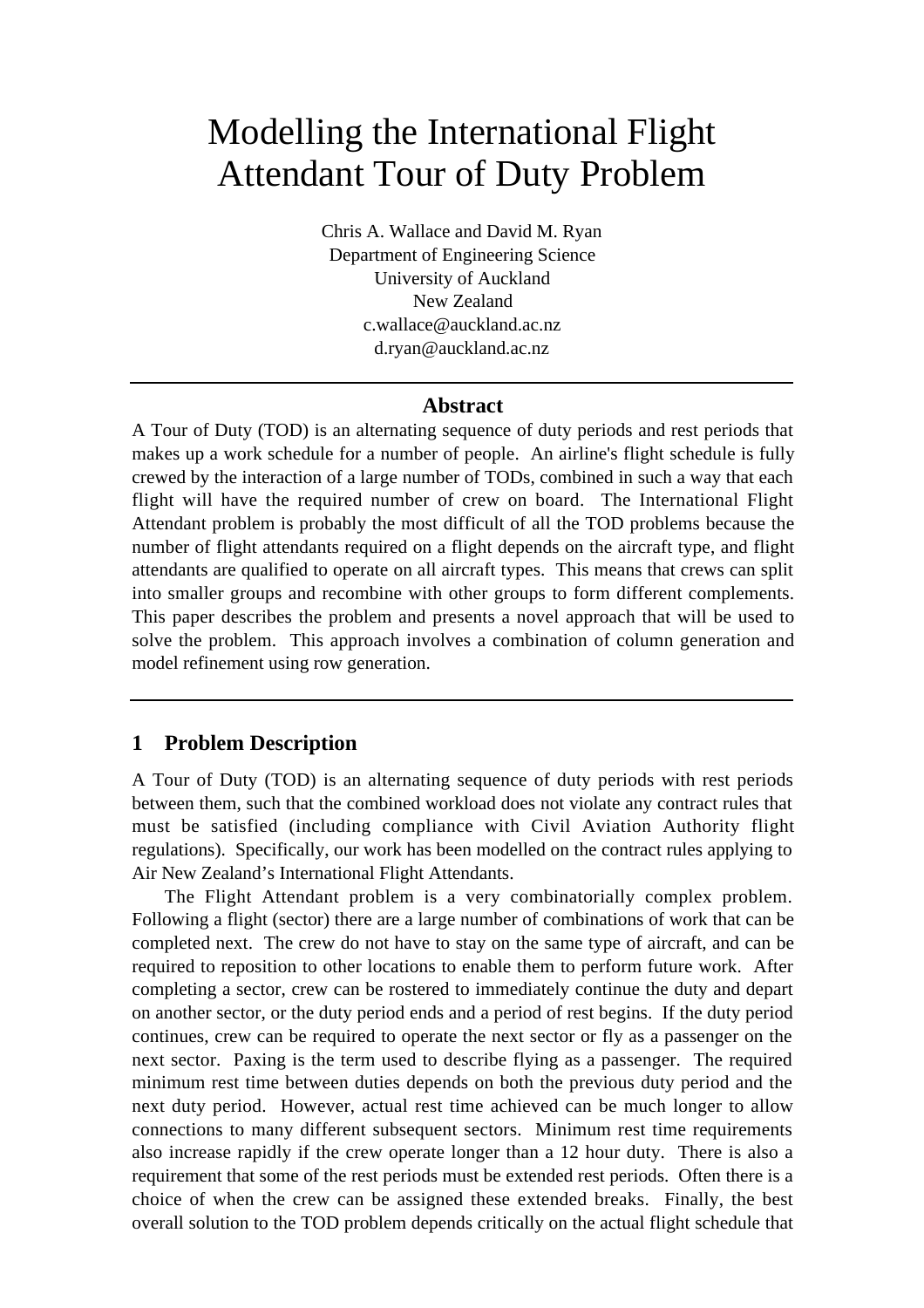is being operated (and to a lesser extent on the cost of the various alternatives). For example, the decision depends on the frequency of flights to ports at particular times of the week.

In addition to the problem complexity described above, there is also a complement combination complexity. The flight attendants that stay together for an entire TOD are referred to as a TOD crew complement. A number of different complements can together crew a particular sector. Each complement can then split and join up with other crew complements, on different Tours of Duty, to fully crew the following sectors of their respective TODs. For example, a 747 aircraft requires a complement of 14 flight attendants. This could be made up from a complement of 8 flight attendants and another of 6 flight attendants. There is essentially no limit on the number and combinations of complement splitting that can occur in practice. From our initial analysis of the manual solutions produced by Air New Zealand planners, we identified that for each of the four different aircraft types being operated there were generally only a small set of different crew complements being used on each aircraft type.

There are very complicated rules that have to be embedded in the TOD generation process. For example, if duty hours exceed 29 hours in 72 consecutive hours then a minimum of 24 hours rest must be given at the end of the duty period where this occurred. It should be recognised that this applies to *any* 72 hour period. Thankfully, this is the worst of the rolling time horizon rules that must be dealt with. There are other rules that apply when linking successive duty periods and rest periods. For example, at least one in every four rest periods must be a rest period containing two consecutive local nights rest<sup>1</sup> (except that this rules does not apply for a Trans Tasman Only TOD). There are also rules that apply to duty periods only, such as, two sector duties must be no longer than 16 hours; and new operating sectors must not start after 14 hours have elapsed since the start of the duty period. Another complication is that some rules refer to local time while others (the majority) refer to elapsed time from some reference point. Other rules refer to origin/destination of sectors rather than specific times. Every one of these rules, and all others not mentioned, must be satisfied if a TOD is to be valid<sup>2</sup>.

Rules (such as those described above) are a feature of any TOD problem, and the underlying model formulation is not altered by the imposition of these types of rules. The Tour of Duty problem for International Pilots also has a large number of (different) rules that must be satisfied. The two problems differ in terms of fundamental restrictions/features applying to each problem. For example, the International Pilot problem has the feature that the maximum length of a duty period depends on how many pilots are rostered to fly the sector(s). Usually there are two pilots required for every sector, but if three are rostered to fly the sector(s) the overall effect of the third pilot is that the crew can operate a duty period which is longer than that which is allowed with only two pilots. Thankfully, this is a unique feature of the International Pilot problem, and we do not have to deal with this in the International Flight Attendant problem. We do however have to deal with a different type of fundamental feature, which will be described in the next paragraph.

Unlike pilots, who only fly (operate) on one aircraft type (and occasionally its other variants), flight attendants can be qualified to operate on any aircraft type. This means

 $\overline{a}$ 

<sup>&</sup>lt;sup>1</sup> Defined as achieving 8 hours rest between 10pm and 8am local time.

 $2^2$  There has since been a contract round and a few of the rules described here have now changed.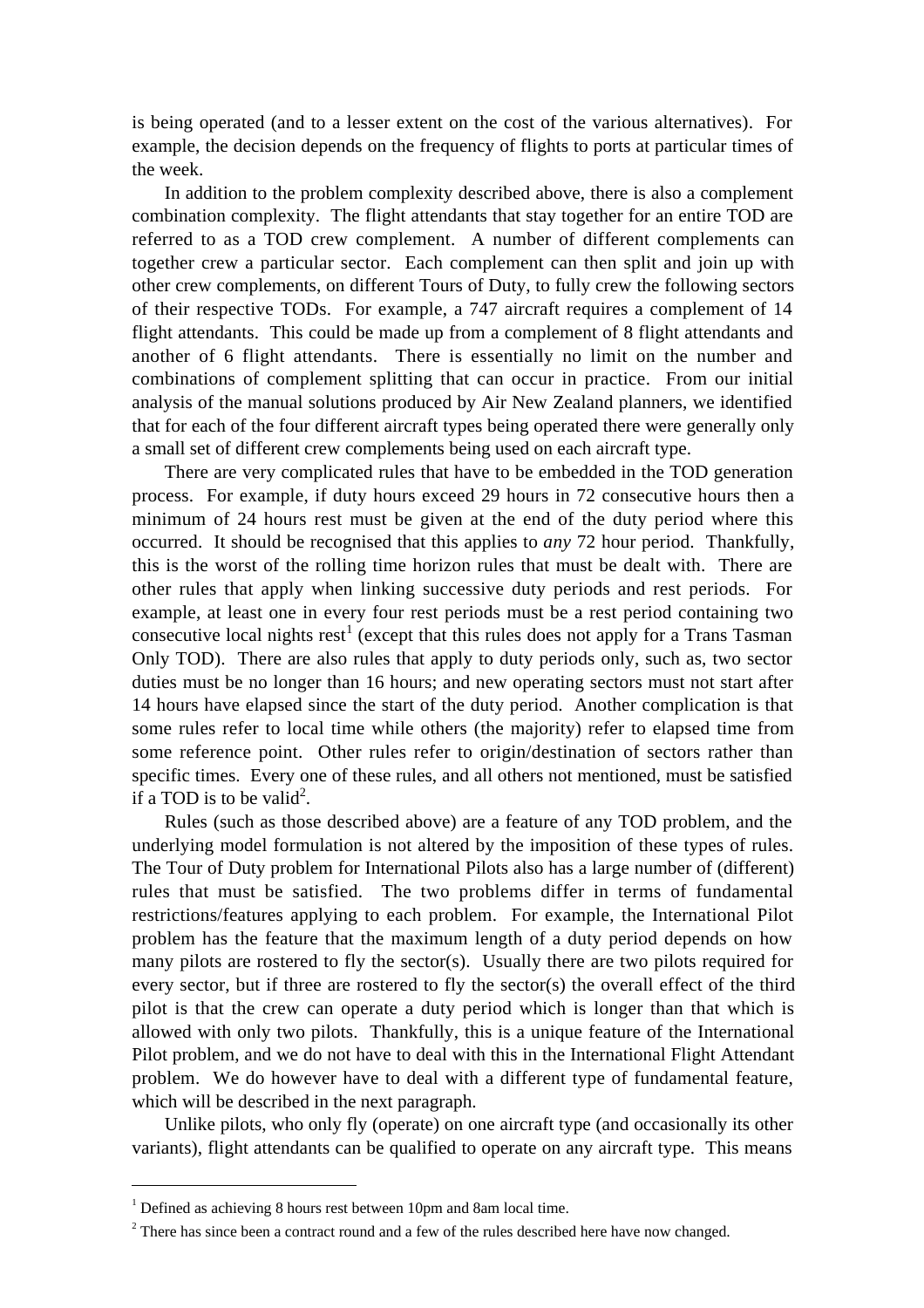in practice that there are usually many more different combinations of flights that the crew can be productively employed on (operating as opposed to paxing). Also, since the carrying capacity of each aircraft type differs, the number of flight attendants required on each aircraft varies with the aircraft type being operated. In addition, there are a number of different crew ranks (with different levels of experience/training), and while the overall number of flight attendants needed per sector is fixed, the number of each rank (cf. complement configuration) is permitted to vary. If we are to model this in an integrated way<sup>3</sup>, then this feature adds significant additional modelling complexity to the problem.

#### **2 Methods/Techniques used to Solve the Problem**

The standard assumption, which we also applied – to restrict the types of problems to be considered – assumes that the flight schedule does not change from one week to the next. In practice this is not true. Often minor changes are made to the flight schedule to allow for one-off charter flights, or for aircraft maintenance purposes. However, the vast majority of flights<sup>4</sup> are not altered for a period of at least several months. The results of the optimisation program provide TODs that together fully crew the "standard week" flight schedule. Provided the flight schedule doesn't change from week to week, these TODs can be repeated *every* week with the result that every flight will always have the correct number of crew. This is true despite the fact that the individual TODs can be over two weeks in duration. We make this "standard week" assumption for simplification reasons, mainly because the lengths of some TODs are much longer than one week. We need to know the full sequence of flights for each TOD, starting from home base and finishing again at home base<sup>5</sup>. We can later extend this to handle fully dated solutions. The assumption we make is not very restrictive (provided the schedule doesn't change much from one week to another). There is usually enough flexibility in the solutions so that rules are not violated by making a number of simple swaps to cater for flight schedule differences. TOD planners are also very experienced in making these sorts of changes. Note the standard week formulation introduces its own complications associated with wrapping one week onto the next week (i.e. back onto itself). All the flight schedule time references for the rule checks need to be very carefully thought out to ensure that they will work correctly for every possibility.

The overall approach that we adopted to solve this problem is based on the concept of column generation. This optimisation decomposition technique (compared to heuristic techniques) is starting to be applied to, and is generally accepted as the best

 $\overline{a}$ 

<sup>&</sup>lt;sup>3</sup> There are good reasons for doing so. Firstly, it allows for the possibility of using more highly qualified crew to replace lower qualified crew (which can sometimes make the total cost cheaper overall); i.e. the "level of service" on the flight will just be higher than normal. The second reason, is that it is desirable, for operational robustness, that different crew ranks match the duty sequences of other ranks as much as possible. The quality of solutions produced will be much better and will be more likely to be accepted in a practical implementation.

<sup>&</sup>lt;sup>4</sup> For airlines that publish flight schedules and who do not rely on charter flights for their main business.

 $5$  To solve the full problem would involve having to solve for a long sequence of specific weeks' flights. The sequence would have to be long enough so that "end effects" did not have that much of an impact on the solutions produced. Also, the solutions produced would have a definite weekly pattern to them, which would be almost identical to the "standard week" solution proposed.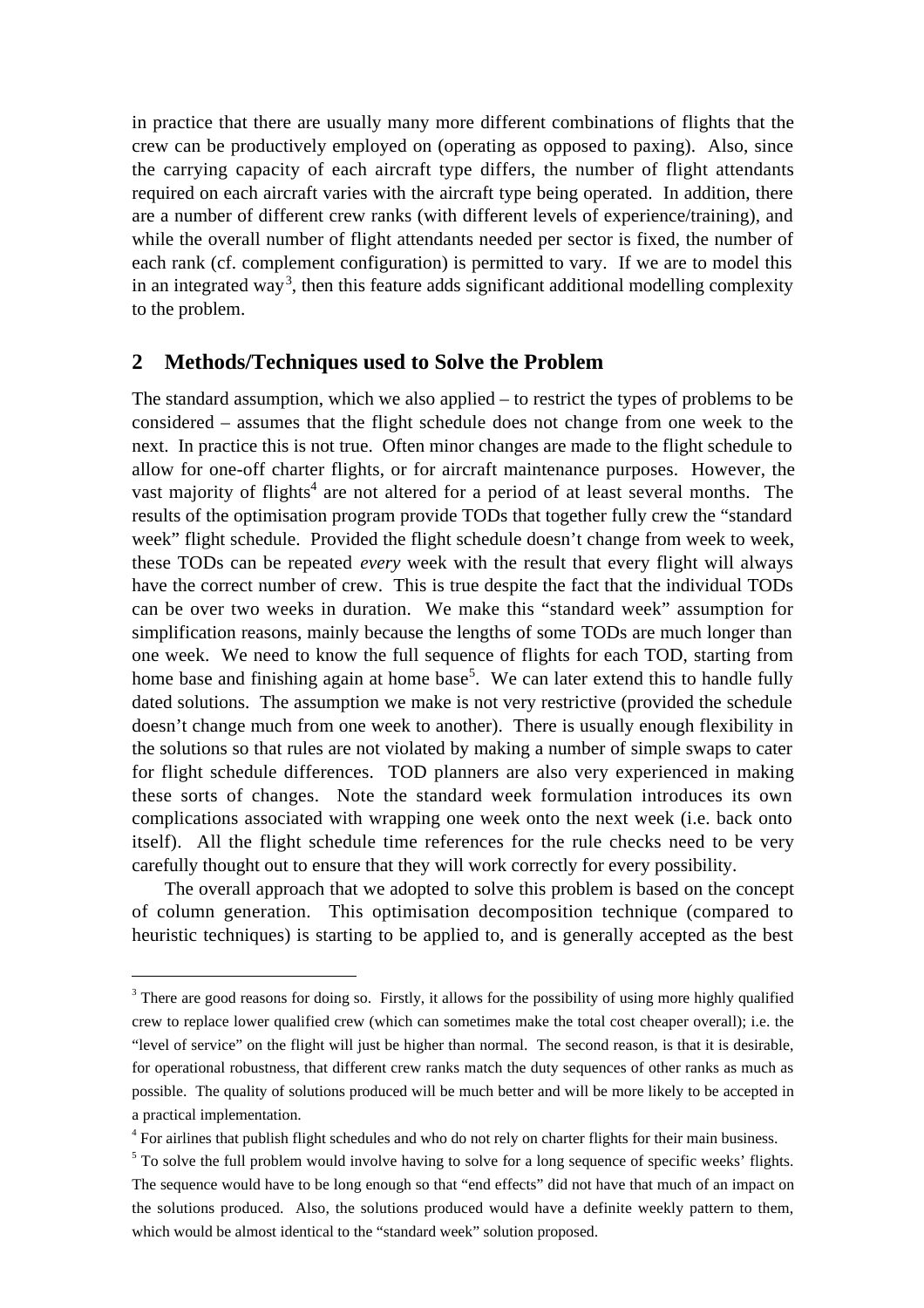way to solve these sorts of large combinatorial problems *optimally*. It has already been applied successfully at Air New Zealand on a number of different (but related) problems. It involves generating new Tours of Duty (columns) only when they are shown to give an improvement to the current solution. This is instead of the traditional technique of generating [often only a subset of] all possible columns (commonly known as 'a priori' generation) before the optimisation is started. The columns are generated by solving a resource constrained shortest path problem. This is not an easy problem to solve, but existing solution techniques are available to solve this problem. It is also possible to combine these approaches; i.e. 'a priori' generate an initial number of columns and then use column generation to generate more columns if required.

We know that large combinatorial set-partitioning problems, such as the International Flight Attendant problem, have hundreds of thousands to millions of possible variables (i.e. Tours of Duty). Any of these TODs could end up in the optimal solution. We also know that the number of variables in an optimal solution to a setpartitioning problem is very limited (less than 200 for the Air New Zealand problem). Most variables have a solution value equal to zero at the optimal solution<sup>6</sup>. Even if it were possible to generate all possible variables, the time taken to solve such a large integer programming problem would be prohibitively long. A decomposition approach was required. The idea behind column generation is to start by solving the problem with a small number of variables in it. Then with post optimal analysis, price all remaining variables to see if they will improve the current solution (or price only a subset if a lot give an improvement) and add only those (best) variables back into the original problem. The method is based on iteratively refining "resource prices". This naturally generates "profitable" TODs and prevents "unprofitable" ones from being generated. When the procedure terminates, all variables that have not been added have been implicitly "priced out" of the optimal solution. In effect, the problem has been solved as if all those variables had been generated and placed in the problem at the start. Note the optimal solution must only have variables at integer values. A standard constraint branching strategy is used to obtain integer solutions. Guaranteed optimality is maintained throughout the optimisation procedure by allowing column generation to continue to generate new "profitable" TODs whilst branching to obtain integer solutions. Large problems solved with column generation can be solved in a significantly shorter time compared to 'a priori' generation.

As previously mentioned, new variables (or columns) are generated by solving a resource constrained shortest path problem. Each time this is solved it incorporates the most up to date "resource prices" so potential new columns can be compared equally with existing columns. Resource prices are provided by the set-partitioning (LP) optimisation problem (which is separate from the shortest path problem) and get updated to reflect price changes associated with new columns generated via the shortest path problem. Our shortest path problem is represented by a network where nodes represent duty periods and arcs represent rest periods<sup>7</sup>. A path through the network represents a partial or complete TOD. All the complicated rule checks are embedded in the shortest path solution process. When constructing the path, the rules are checked for validity at each step. Only a list of the best paths (one for each possible combination of

 $\overline{a}$ 

<sup>&</sup>lt;sup>6</sup> Since a TOD must be either part of a solution, or not part of a solution.

 $<sup>7</sup>$  An alternative possibility would be to further break the nodes down so that they represent sectors rather</sup> than duty periods.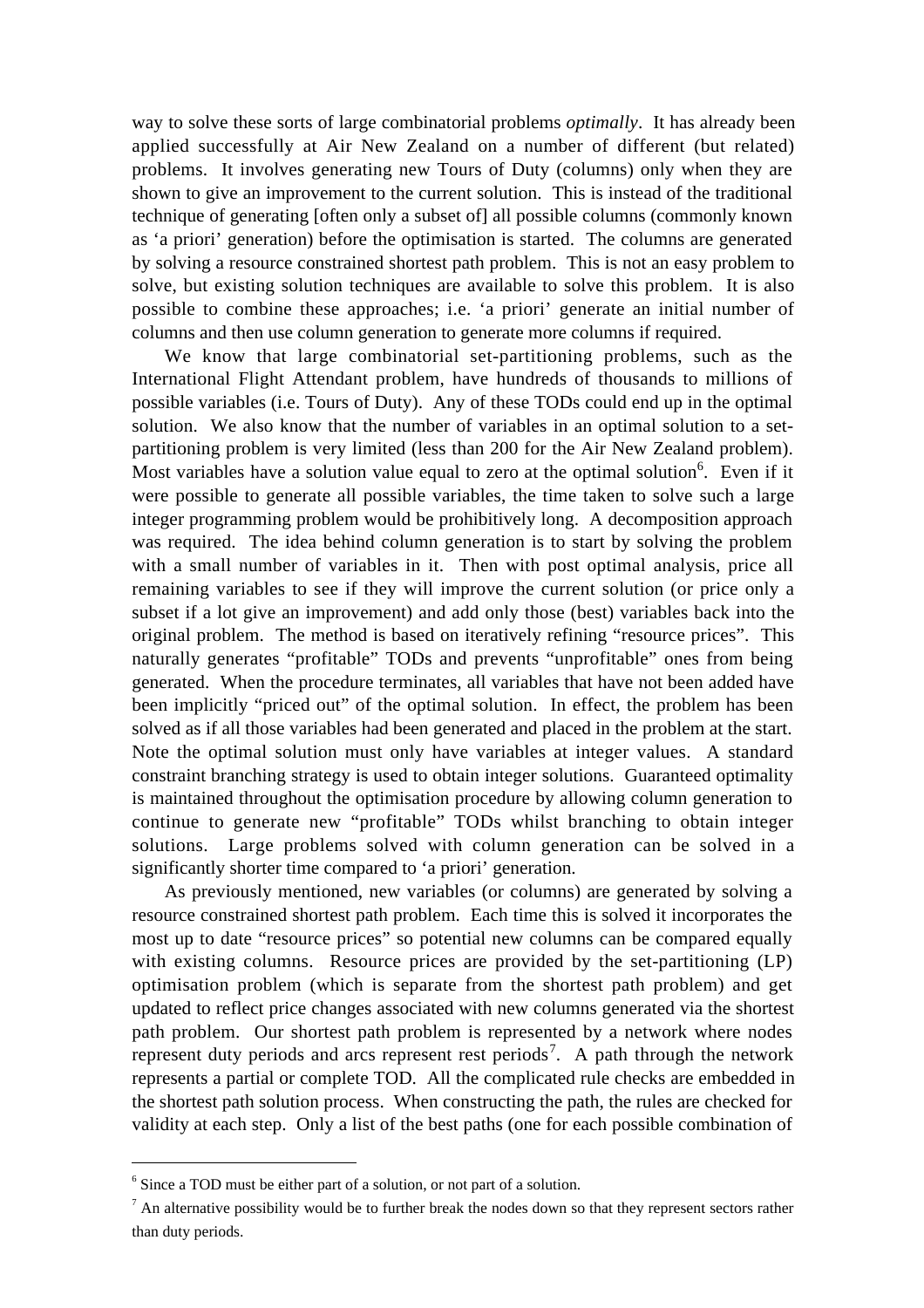resource usage) to a given node are kept as possibilities for creating the next part of the path. In this way, only paths that guarantee an improvement to the overall solution are kept. Paths that are omitted will be generated when the problem is solved again in subsequent iterations – if they later can be shown to improve the solution.

Our initial plan was to solve the problem for Inflight Service Directors (ISDs) – Air New Zealand's highest qualified flight attendants. Each flight in the flight schedule has a requirement for exactly one ISD. Therefore this problem fits into the standard setpartitioning formulation described in existing literature. It was chosen initially because it is a much simpler problem to solve (relative to the entire flight attendant problem) and also because much of the code necessary to solve the full problem would have to be developed, including much of the column generator code and code for all of the rules that need to be satisfied. In fact, it turned out to be more efficient to set up most of the code structure with the full problem in mind rather than just for the simplified problem. The code to solve the simple problem was easily produced from a natural restriction of the full code structure.

We set up the set-partitioning LP formulation for the full problem in a special manner. This allows all the aspects of the problem to be modelled in an integrated way. The advantages of doing this are that we can enforce patterns that are desirable. An example of this is that we would like all of the crew ranks to operate the same Tours of Duty as much as possible. Another is that we will be able to allow substitution of crew by others of higher rank rather than forcing the complement (rank) configuration requirements to remain fixed per sector. The rationale behind the formulation is that we wanted to replicate sensible patterns found in the manual solutions. We identified that often the crew on a 747 aircraft sector (the largest aircraft type operated) had a full 767 crew complement, plus the additional supplementary crew required to make it up to a full 747 crew complement. To help explain the formulation in more detail, we introduce the novel idea of constraint (or row) generation in addition to the normal column generation method.

The general approach of the combined row (constraint) generation and column generation method is fairly similar to that of a standard column generation method. That is, new TODs are priced and those that improve the current solution are added. The complication arises because each TOD has an associated crew complement. We will have the situation where one complement does not fully satisfy some of the "constraints". Each "constraint" represents an aircraft sector that needs to be fully crewed. For a given "constraint" we have already decided how it will be covered in terms of the complements used; i.e. we have decided the number of complements and their configurations which will come together to crew the sector. There is a single constraint in the set-partitioning matrix for each elementary complement that will be used, and the matrix coefficients enforce exact coverage in the configuration selected. At any time the complements used to crew a sector can be changed. This is where we apply row (constraint) generation. It is possible to determine via a pricing step whether changing the complements will give an improvement to the solution. Once the decision is made to change, we can apply normal column generation on the revised set of "constraints". To show how this model differs from the standard set-partitioning model, essentially each "1" in a standard set-partitioning problem is expanded to a *matrix* representing more that one TOD and more than one constraint which together fully cover what the "1" in a standard problem covers. We have made the formulation sufficiently general so that at any time (or just during the transitionary phase of